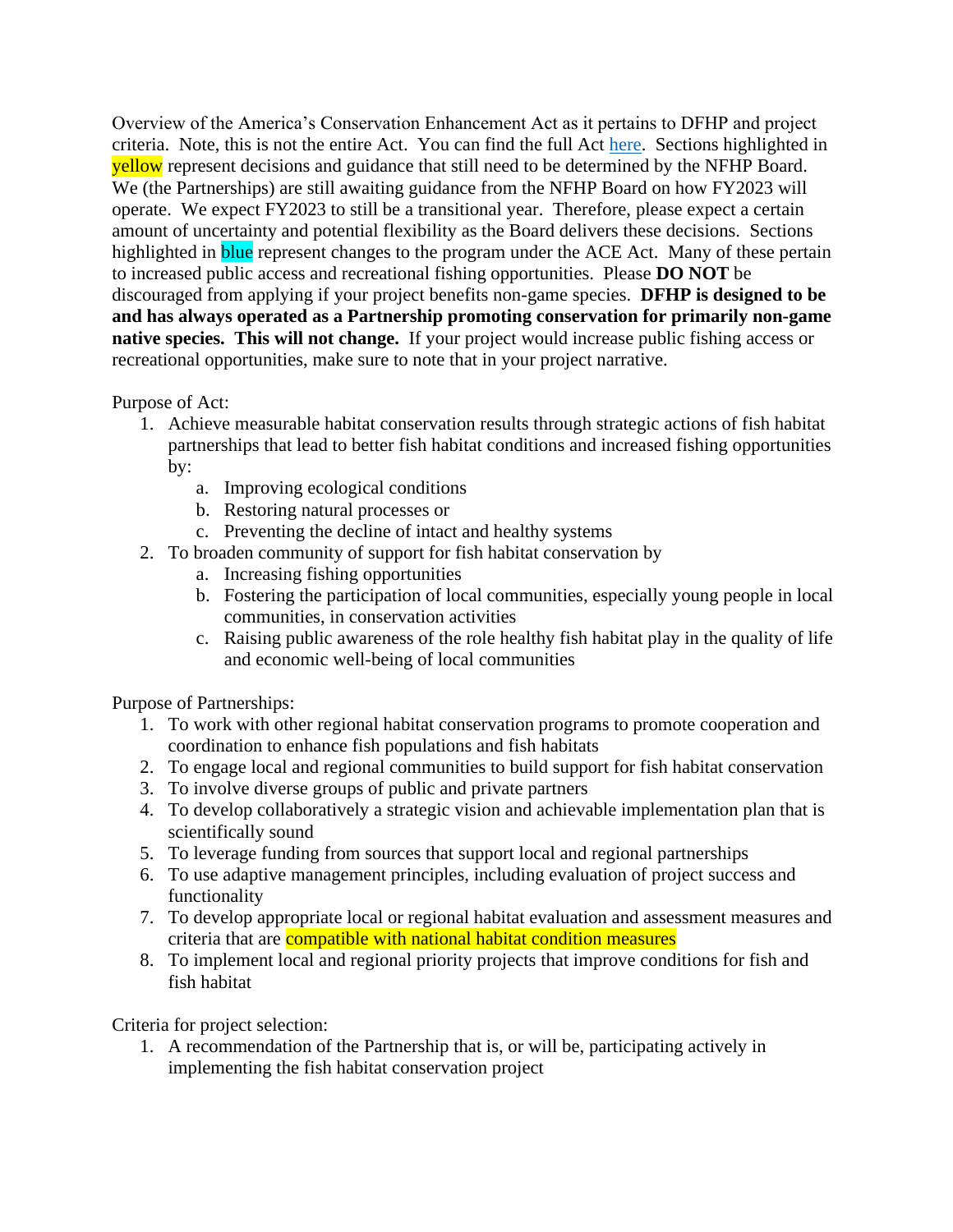- 2. The capabilities and experience of project proponents to implement successfully the proposed project
- 3. The extent to which the fish habitat conservation project
	- a. Fulfills a local or regional priority that is directly linked to the strategic plan of the Partnership and is consistent with the purpose of this title
	- b. Addresses the national priorities established by the Board

\*Note\* The following priorities have been approved by the Board for FY2023

- 1. Protect intact healthy waters
- 2. Restore hydrologic conditions for fish
- 3. Reconnect fragmented fish habitats
- 4. Restore water quality

5. Coordination and operational support for FHPs to make on-the-ground progress within program appropriations

- c. Is supported by the findings of the habitat assessment of the Partnership or the Board, and aligns or is compatible with other conservation plans
- d. Identifies appropriate monitoring and evaluation measures and criteria that are compatible with national measures
- e. Provides a well-defined budget linked to deliverables and outcomes
- f. Leverages other funds to implement the project
- g. Addresses the causes and processes behind the decline of fish or fish habitats
- h. Includes an outreach or education component that includes the local or regional community

4. The availability of sufficient non-Federal funds to match Federal contributions for the fish habitat conservation project, as required by subsection (e)

- e. Non-federal contributions
	- i. In general expect as provided in paragraphs (2) and (4), no fish habitat conservation project may be recommended to by the Board under subsection (b) or provided financial assistance under this title unless at least 50 percent of the cost of the fish habitat conservation project will be funded with non-Federal funds
	- ii. Non-Federal share Such non-Federal share of the cost of a fish habitat conservation project –
		- 1. May not be derived from another Federal grant program, and
		- 2. May include in-kind contributions and cash
	- iii. Special Rule for Indian Tribes not withstanding paragraph (1) or any other provision of law, any funds made available to an Indian Tribe pursuant to this title may be considered to be non-Federal funds for the purpose of paragraph (1).
- 5. The extent to which the fish habitat conservation project
	- a. Will increase fish populations in a manner that leads to recreational fishing opportunities for the public
	- b. Will be carried out through a cooperative agreement among Federal, State, and local governments, Indian Tribes, and private entities
	- c. Increase public access to land or water for fish and wildlife-dependent recreational opportunities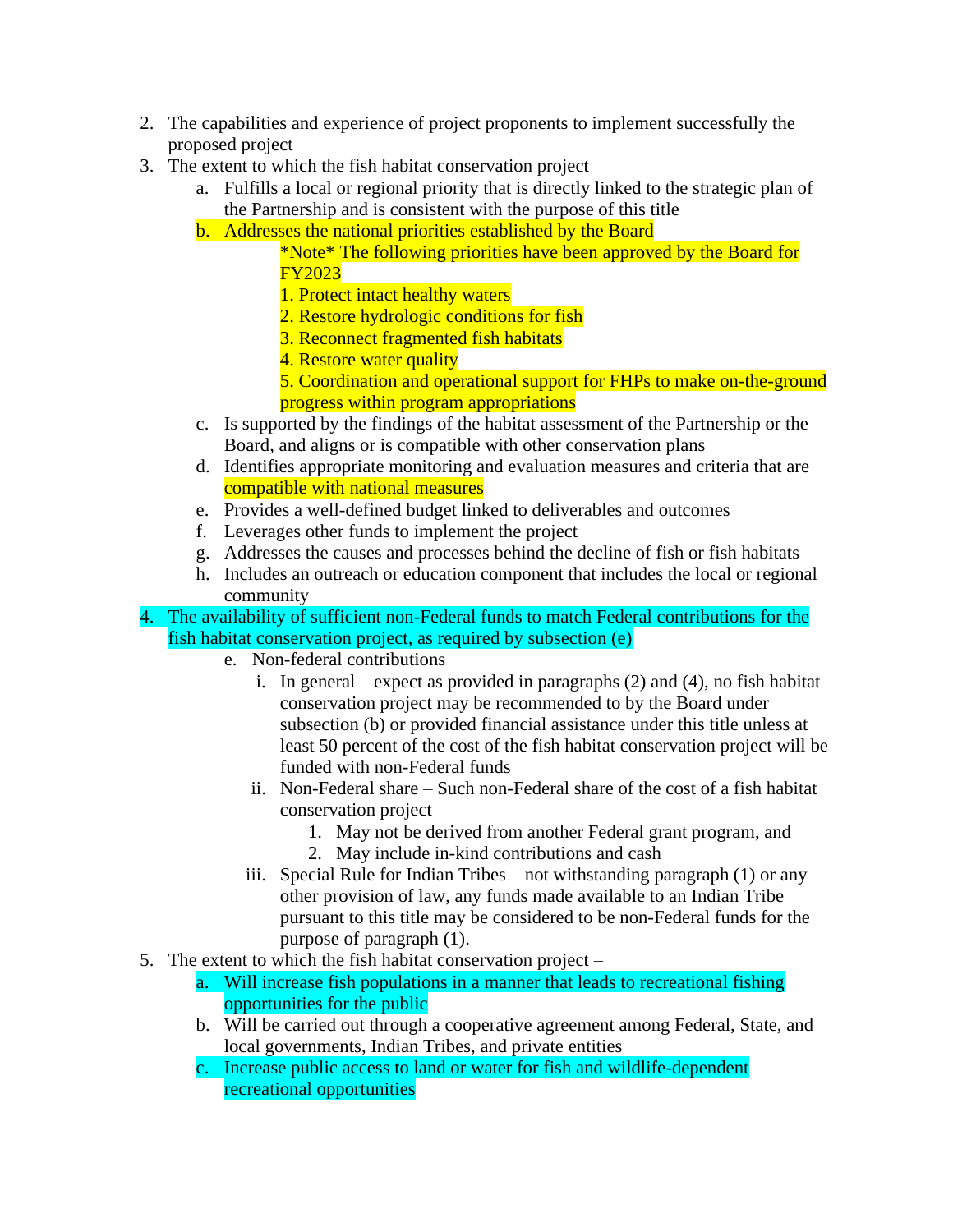- d. Advances the conservation of fish and wildlife species that have been identified by a State agency as species of greatest conservation need
- e. Where appropriate, advances the conservation of fish and fish habitats under the Magnuson-Stevens Fishery Conservation and Management Act (16 U.S.C. 1801 et seq.) and other relevant Federal law and State wildlife action plans
- f. Promotes strong and healthy fish habitats so that desired biological communities are able to persist and adapt
- 6. The substantiality of the character and design of the fish habitat conservation project

Requirements for Evaluation: No fish habitat conservation project may be recommended by the Board or provided financial assistance under this title unless the fish habitat conservation project includes an evaluation plan designed using applicable Board guidance –

- 1. To appropriated assess the biological, ecological, or other results of the habitat protection, restoration, or enhancement activities carried out using the assistance
- 2. To reflect appropriate changes to the fish habitat conservation project if the assessment substantiates that the fish habitat conservation project objectives are not being met
- 3. To identify improvements to existing fish populations, recreational fishing opportunities, and the overall economic benefits for the local community of the fish habitat conservation projects
- 4. To require the submission to the Board of a report describing the findings of the assessment

## Acquisition Authorities

- 1. In general a State, local government, or other non-Federal entity is eligible to receive funds for the acquisition of real property from willing sellers under this title if the acquisition ensures –
	- a. Public assess for fish and wildlife-dependent recreation, or
	- b. A scientifically based, direct enhancement to the health of fish and fish populations, as determined by the Board
- 2. State Agency Approval
	- a. In general all real property interest acquisition projects funded under this title must be approved by the State agency in the State in which the project is occurring
	- b. Prohibition the Board may not recommend, and the Secretary may not provide any funding for, any real property interest acquisition that has not been approved by the State agency
- 3. Assessment of other authorities The Board may not recommend, and the Secretary may not provide any funding under this title for any real property interest acquisition unless the Partnership that recommended the project has conducted a project assessment, submitted with the funding request and approved by the Board, to demonstrate all other Federal, State, and local authorities for the acquisition
- 4. Restrictions A real property interest may not be acquired pursuant to a fish habitat conservation project by a State, local government, or other non-Federal entity conducted with funds provided under this title, unless –
	- a. The owner of the real property authorizes the State, local government, or other non-Federal entity to acquire the real property, and